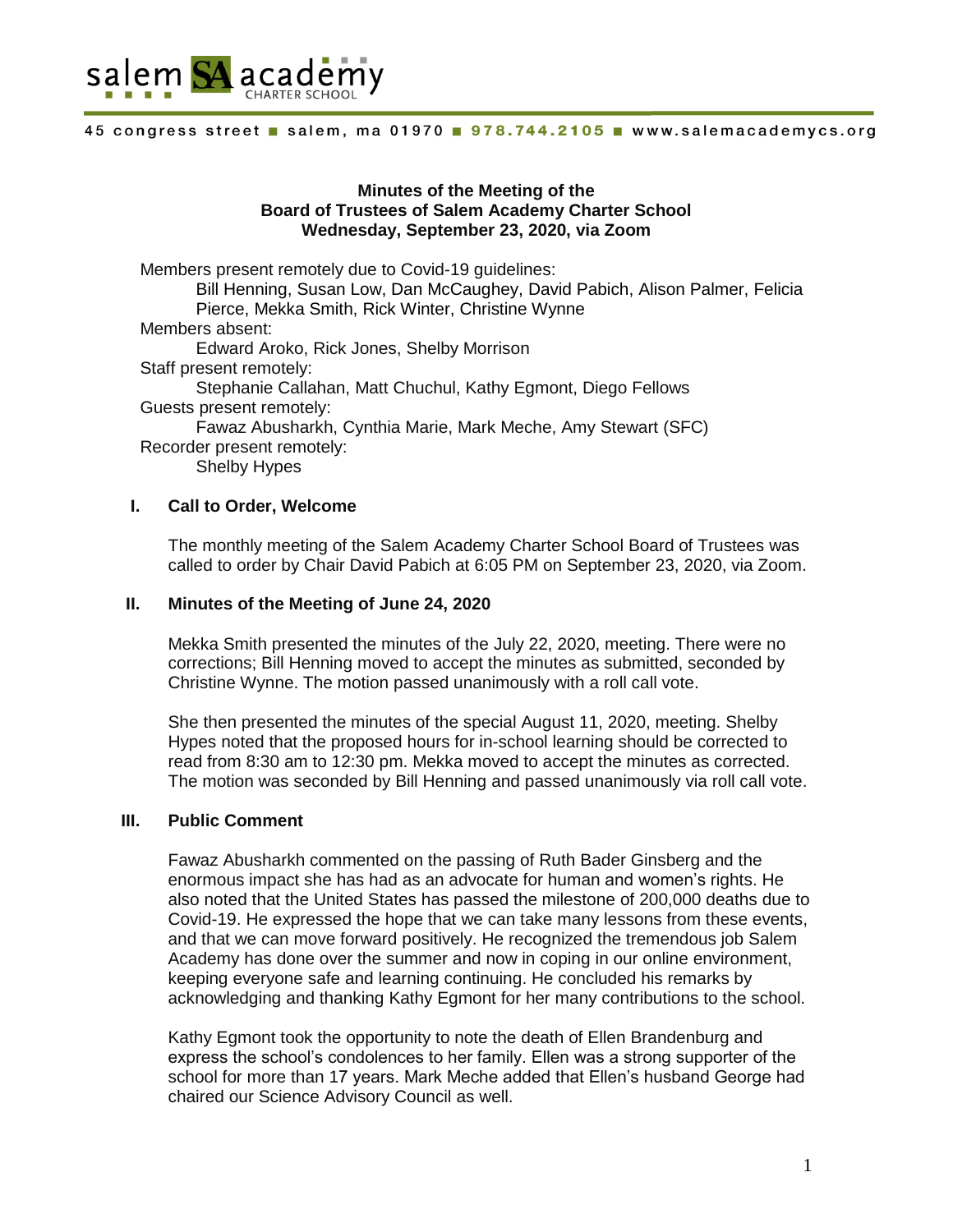

# **IV. SFC Report**

Amy Stewart, the new chair of the SFC, reported that the group met informally over the summer and decided to postpone the calendar raffle at least until the spring as restaurants and other donors are not in a position to support us at this time.

Yankee Candle is no longer doing fundraisers. It will be replaced by a Boon Supply Company sale, which will take place from November 9 to December 4. Paper catalogs and flyers will be distributed on Picture Day (November 6), but all items are online. In fact, one advantage of working with Boon Supply is that everything is done online…no paper forms. Goods will be delivered directly to students' homes. The school will receive 40 percent.

The SFC is working on a schedule for upcoming Zoom meetings and will notify parents. The first one will probably be about what parents know, don't know, and would like to know. Amy indicated some parents have expressed concerns about student pick-up and food service; she will discuss these with Stephanie Callahan.

# **V. Principals' Reports**

Before delving into the reports, Stephanie Callahan gave shout out to the principals, faculty and staff—the entire team—for the phenomenal job they have done in preparing for the new school year.

Matt Chuchul indicated that the summer professional development days SACS had were invaluable in planning curriculum, setting priorities and coming together as a team. As a result, the year is off to an excellent start and morale is good.

Orientation was held for all students and was very upbeat. Systems were fully operable on day one, students knew where they needed to be, and help with technology was on hand. This was especially important for sixth graders as they are new to the school. Teachers are working hard to maximize student engagement online, using different technology platforms, posting materials in engaging ways on the Lower School website where parents as well as students can access them.

In the absence of MCAS and the usual diagnostics to understand where students are academically, we are using other tools. This is important in order to be able to fine tune curricula to meet student needs. Matt called out the Wit and Wisdom ELA curriculum as both high quality and in line with many of SACS' goals. He thanked the Board for its support in investing in this program. He did note that ELA and math testing at the end of October and early November, respectively, poses a challenge due to the lack of clarity on where students stand at present.

Last, Matt commented on the variety of programs in line for Hispanic Heritage Month, noting that these run through all grades and spotlight Latinx leaders with a connection to our curriculum. We will do this for any month with a special focus.

Stephanie Callahan discussed upcoming SATs/PSATs and staffing issues. We will do testing on campus on October 14<sup>th</sup>; whether January testing is in-school or remote remains to be decided.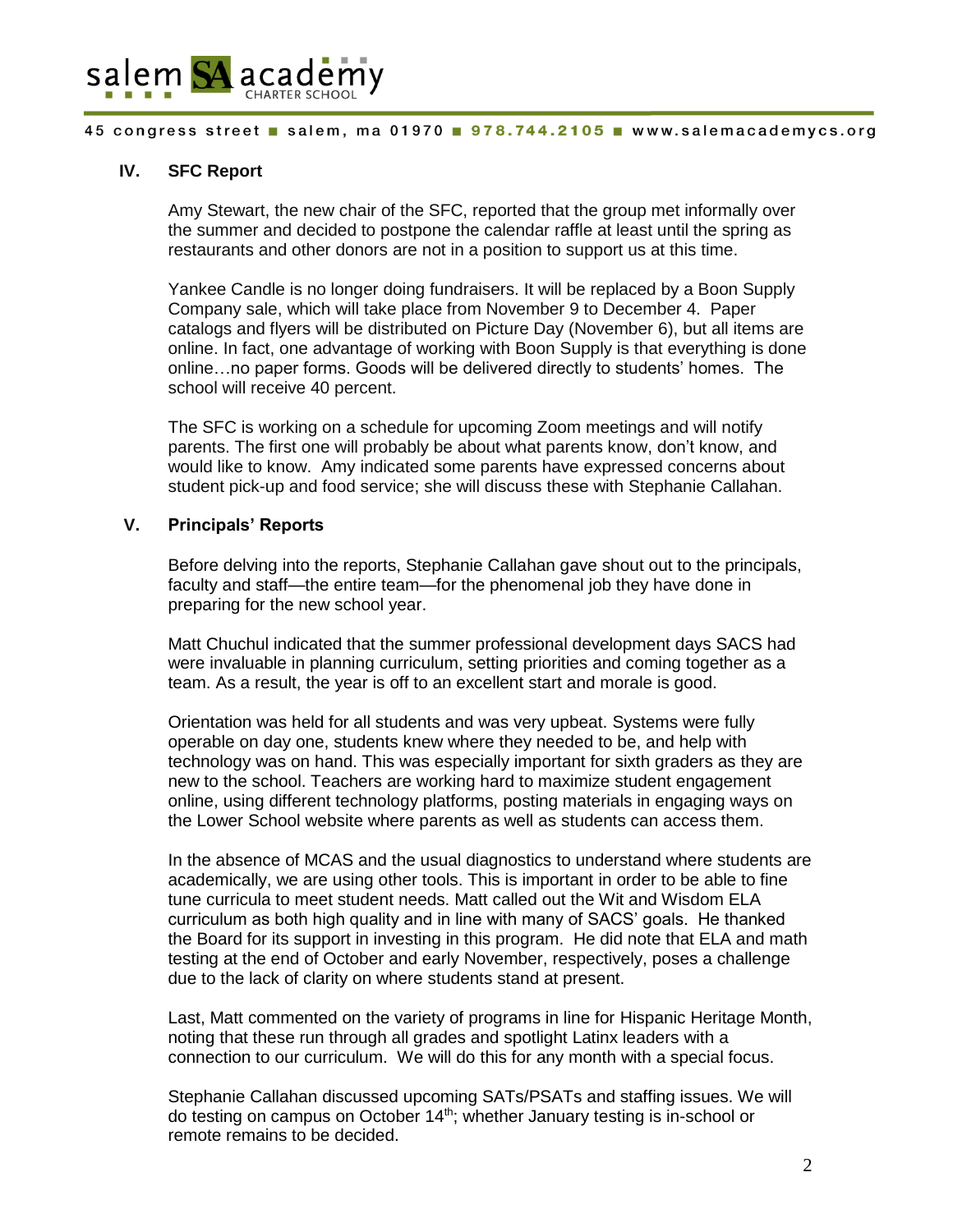

Mekka Smith inquired about the percentage of students likely to stay remote even if Salem becomes a green zone. Stephanie responded that our plan to reopen slowly allows us to monitor the number of students choosing remote vs. in-school learning. Currently, just high-priority students in both grade 7 and grade 8 are in school. We anticipate a roughly even split in the Lower School and, at this time, are able to accommodate anyone who needs to be learning on site.

About half of the Upper School is choosing remote learning. Balancing these cohorts is more difficult as they do not move as a group when on site, may have siblings in the Lower School, etc.—all factors that complicate scheduling. Overall, however, the balance is likely to fluctuate by no more than one or two students. Kathy Egmont took the opportunity to applaud Stephanie's skill in addressing this issue.

Stephanie was pleased to report that additional staff are on board—a part-time college counselor and a full-time school adjustment counselor straddling grades 8 and 9. Additional staff has also resulted in some restructuring; we are not only building capacity but also providing additional leadership opportunities for faculty to remain and grow at Salem Academy.

In connection with the start-up of extra-curricular activities, Susan Low pointed out that October is LGBT History Month; the  $10<sup>th</sup>$  is National Coming Out Day and the 13<sup>th</sup> is spirit day. She wondered if appropriate Zoom backgrounds would be of interest. Stephanie indicated that we will make sure that we will honor this month and work with our Sexuality and Gender Acceptance (SAGA) student group as well.

#### **VI. Committee Reports**

### **A. Development Committee Report**

Christine Wynne reported that the Development Committee has many ideas but that due to uncertainties raised by the pandemic, will delay presenting an Annual Fund goal until the October Board of Trustees meeting.

Our first fundraising push, however, will be Wellness Weekend that replaces Reach the Beach this year. Diego Fellows explained this virtual initiative, which allows people to choose challenges and donate remotely. It will run October 16- 18. Details are already available on the Salem Academy website, where people can register for \$10 and set personal and donation goals. We are aiming for 500 participants and hope to raise \$10,000.

Last, Dave Pabich announced that a special micro drive has raised \$6,000 in honor of Kathy Egmont, who retires at the end of the month. Nina Cohen and Craig Barrows have already made a significant donation, and as Dave pointed out, Kathy has been a rock star and has contributed in many major ways to the school. Her work is greatly appreciated, and she will indeed be missed.

## **B. Governance Committee Report**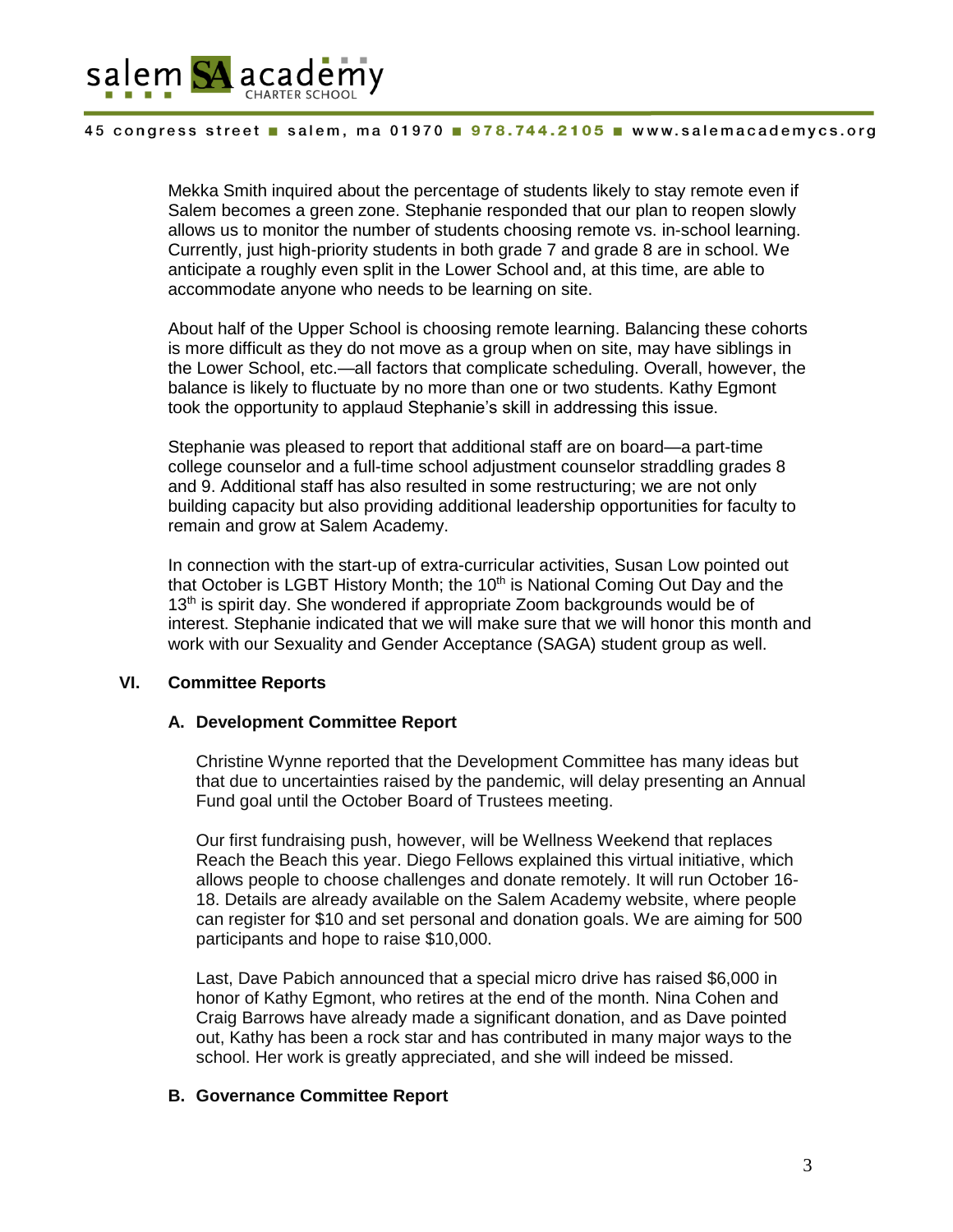

In Rick Jones's absence, Kathy Egmont reported that Felicia Pierce is resigning from the Board due to increased responsibilities as the chief program officer of a non-profit during Covid-19. Her contributions are appreciated, as is her willingness to remain on the Development Committee. Kathy indicted that two potential candidates for board membership are being considered at this time.

The search process for a new Executive Director is under way. Edgility, which has been engaged to manage the search, is in the process of interviewing staff and board members. They will report to the Board in October, after which the active search will begin.

# **C. Education Committee Report**

Dan McCaughey reported that questions raised nationally in recent months regarding diversity, equity and inclusion have made this committee recognize that we have an unusual opportunity to leverage current energy to improve how we address these issues.

Per Stephanie Callahan, staff have identified four areas of focus: continuing to examine and ensure that our systems and structures do not perpetuate inequities, actively dismantling those that do, elevating student voices and leadership opportunities, and improving staff diversity and opportunities for professional development. While the first three can be addressed immediately, the Committee believes we need outside assistance in regard to staffing, to developing more strategic, ongoing programming, and to ensuring that these efforts carry through all aspects of the school. The Board is in full agreement, although its role is not yet defined, as we are in the early stages of this initiative.

## **D. Facilities Committee Report**

This report focused primarily on HVAC remediation efforts, according to Dave Pabich and Kathy Egmont. We have invested in \$10,000 worth of purifiers and now have fans working overnight. I-waves ionize particles to make them heavier and drop into filters and to the floor more quickly. The rooftop economizers, which blend fresh and inside air, have been repaired so the air is always mixed. They are being studied to ascertain if an additional economizer is required. We are in discussion to have these paid for by our landlord.

In addition, we are mapping every vent and duct, have adequate PPE on hand, and are sanitizing electrostatically every night, which eliminates the cost of having people wipe down surfaces. The building is as safe as we can make it; neither the gym nor Albright is being used for classes at this time.

## **VII. Finance and Budget Updates**

## **A. Monthly Financials**

Bill Henning presented the monthly financials in Shelby Morrison's absence. Given that we are only two months into the new fiscal year, there are few deviations from budget. Most notable is the lower tuition number, reflecting a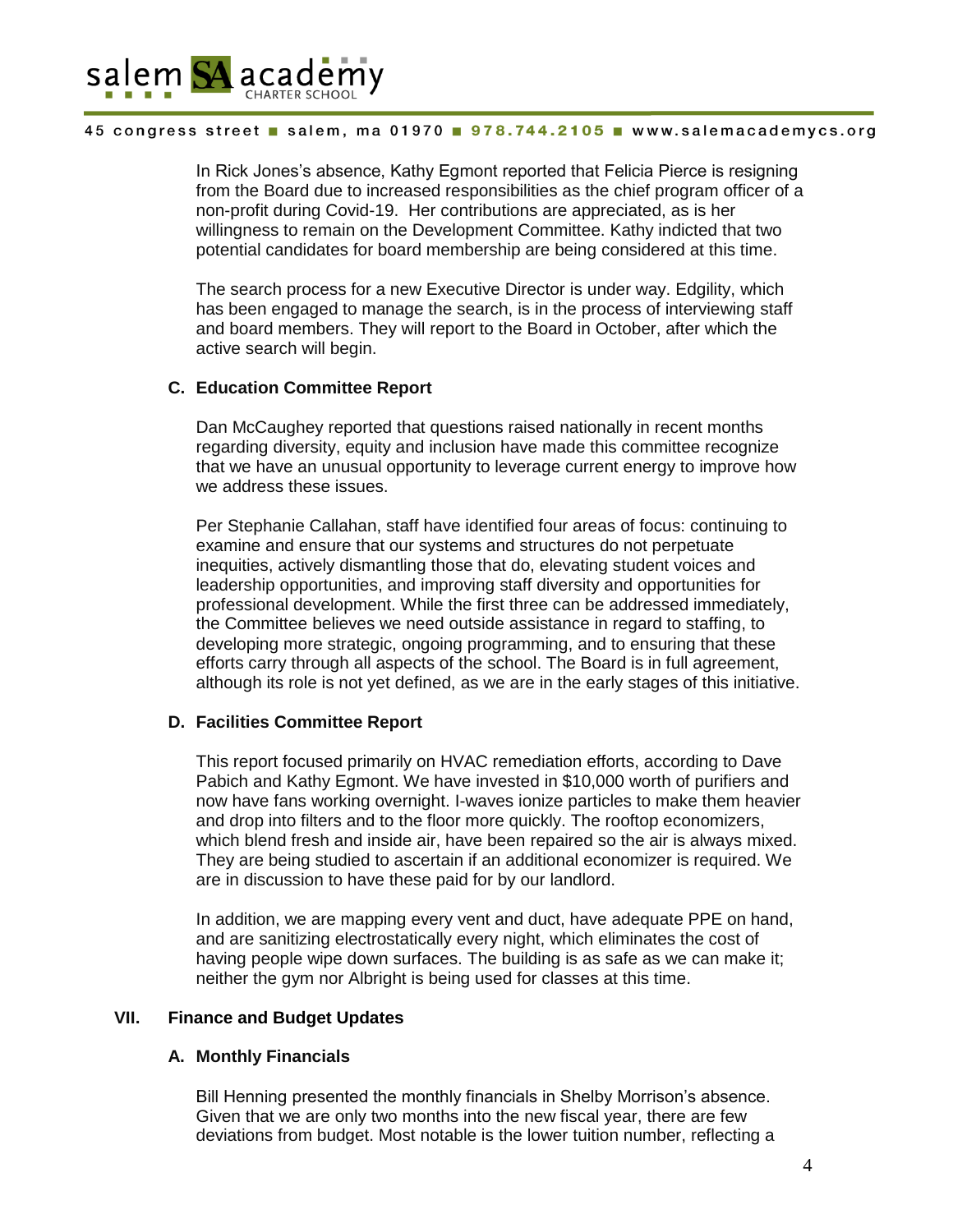

more conservative estimate of likely state revenues. Despite this, the savings achieved by operating remotely brought us to a break-even point. In regard to the balance sheet, it appears we had more cash on hand at this time last year, but that was because of late payment from the state. We are in good shape, with cash on hand just one day short of being considered low risk.

He complimented the staff on close monitoring of Covid-related expenses, which we hope will be reimbursed by FEMA or the state. Christine Wynne asked if this monitoring poses difficulties. Although not for state grants, FEMA requires a great deal of detail. Currently Cynthia Marie is helping with this, and we are looking for a consultant to do this, as FEMA will reimburse 70 percent of the expense.

# **B. Final Budget**

Kathy Egmont reviewed the final budget being presented for adoption. In short, it is very conservative. It includes a few additional expenses, most notably the new nutrition program, the Seamless Summer Option (SSO). Normally, we do not have a high enough percentage of students to qualify for participation in this program, which serves children 3 to 18, reimbursing schools at the rate of the highest-level student, and allowing families to take home food for all children in the family. We were just approved for participation and are excited to be able to serve the whole community.

Bill Henning asked if costs for non-students fall under School Expenses or Other Expenses, as the determination could complicate year-to-year comparisons. Cynthia Marie will see how this is handled by other schools.

Other expenses added to the budget include funding for IEP services; paraprofessionals; an additional part-time nurse; family/medical leave' and anticipated accounting, HR, and executive search consulting fees. Capital expenses have been kept to the absolute minimum; the major item here is for HVAC improvements.

Overall, this is a very conservative budget based on the latest DESE information and Chapter 70 funding. It does not include any possible stimulus monies or potentially higher foundation funding. Although, as Dave Pabich pointed out, DESE's unreliability and lack of a state budget remain factors, it is important for us to have a final working budget.

Bill Henning moved to accept the budget as presented; his motion was seconded by Rick Winter and passed unanimously via roll call vote. Rick emphasized that this is a truly abnormal year. Both he and Bill commented that this vote indicates the Board's support for Stephanie Callahan and its recognition that the budget may need to change as we move forward.

## **VIII. Executive Director's Report**

In addition to topics covered in the above minutes, the audit is proceeding with no problems or findings. Stephanie Callahan and Kathy Egmont have rewritten the